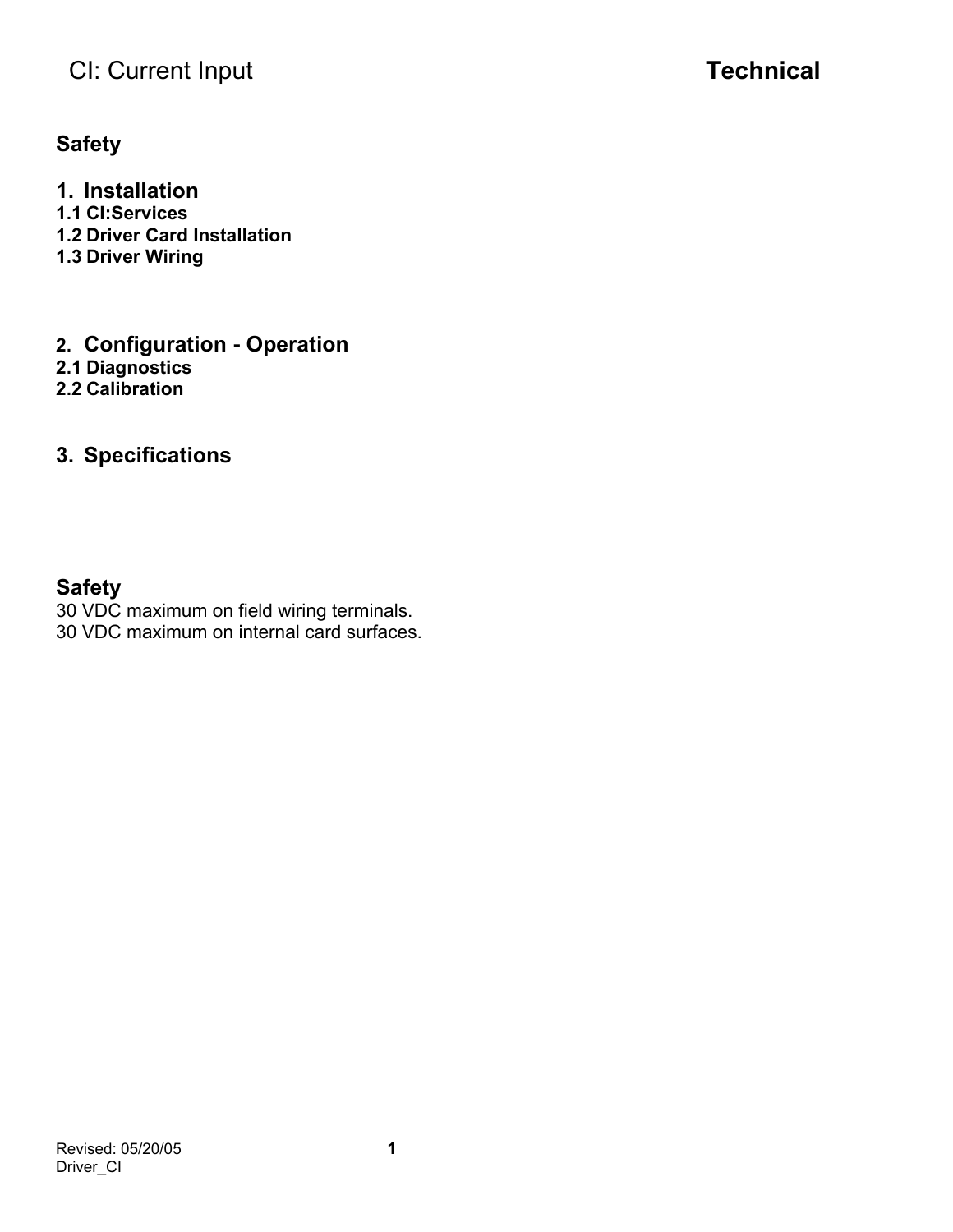## **1. Installation**

### **1.1 CI:Services**

The CI driver measures two 4-20mA current loops.

The CI driver terminates each current loop with 50 ohms, referenced to electrical ground.

Each 4-20mA input is polarity and thermally protected.

Up to three CI drivers may be installed in an M7 controller and up to seven in an M14 controller.

## **1.2 Driver Card Installation**

- 1. Enable both of the analog inputs at the driver socket location.
- 2. Turn OFF the controller AC power
- 3. CI drivers may be installed in any of the seven M14 controller slots and in any of the M7 slots with the exception of '**G**'. If installed in an M7 socket 'G', only loop 1 will be measured.
- 4. Turn ON the controller after installing the CI Driver and the controller will auto-configure, displaying both inputs as millivolt levels, 200mV=4mA to 1000mV=20mA.

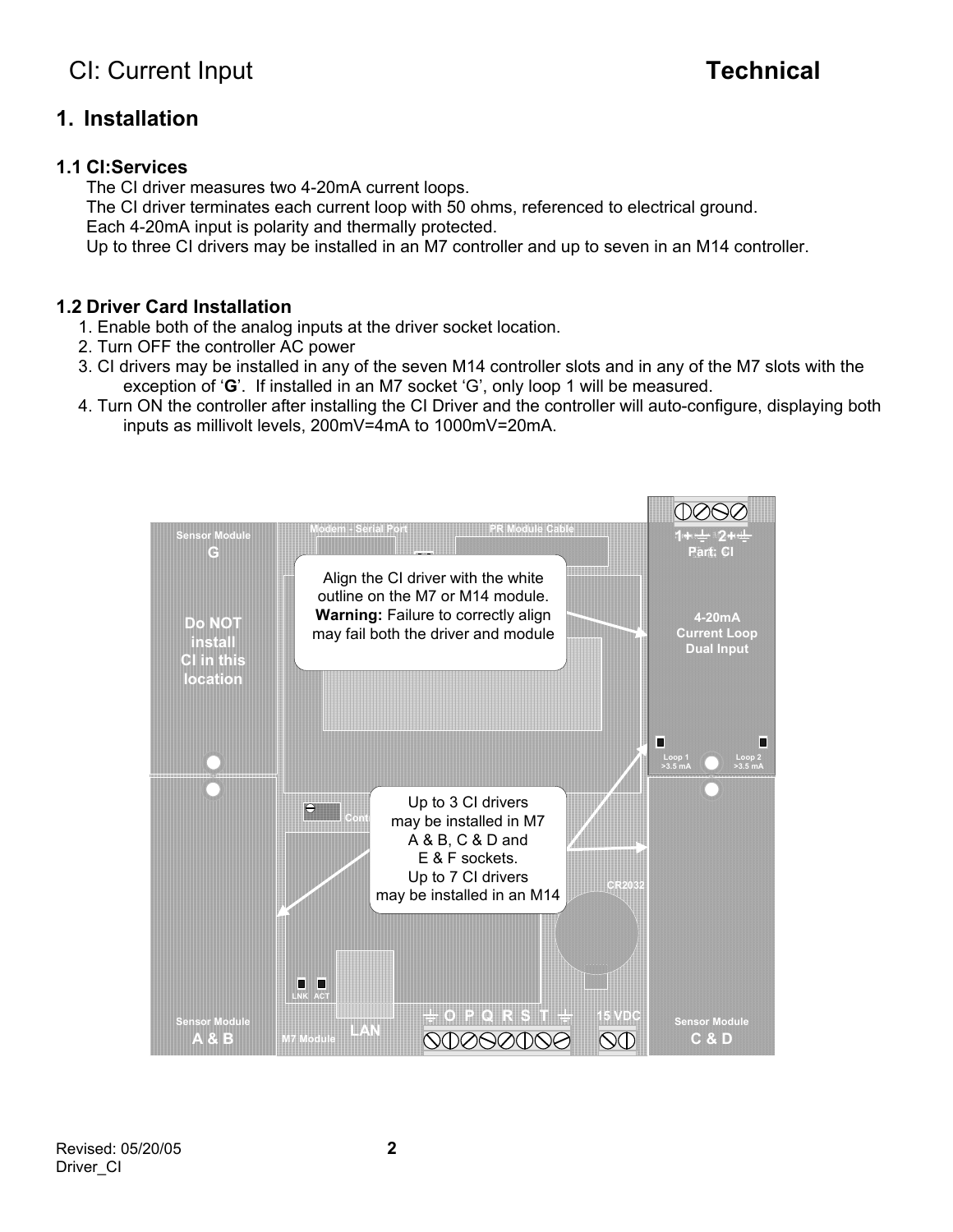## **1.3 Driver Wiring**



AWG22 / 0.25 mm<sup>2</sup>, current loop cabling may be extended several hundred feet or meters without causing measurement errors. The maximum cable length is determined by the open loop voltage and the cable gauge.

Do not install current loop cabling in the same conduit as AC power cabling.

Current loop cabling may share a common conduit with other sensors, water meter and contact set cabling.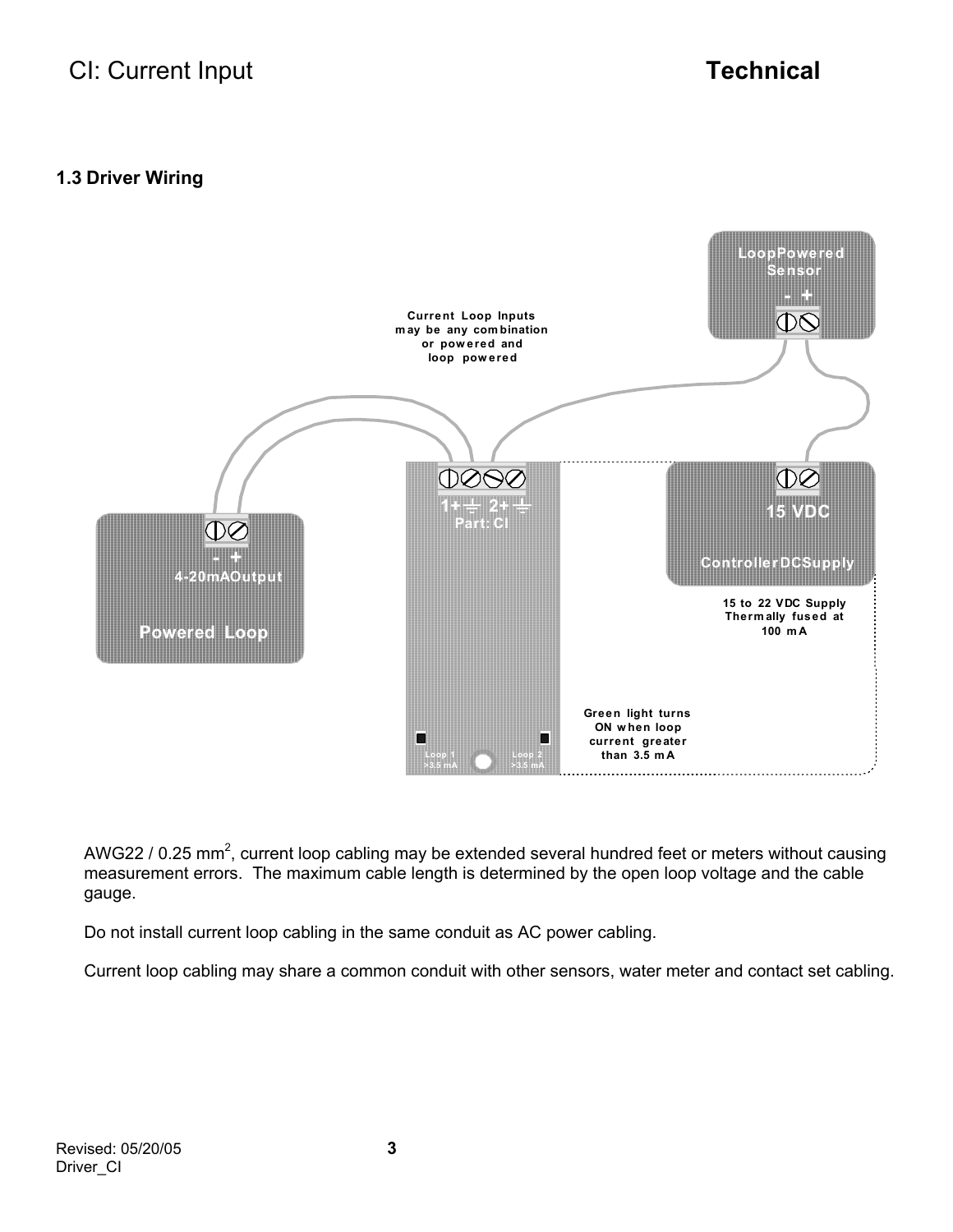## **2. Configuration - Operation**

## **2.1 Diagnostics**

| <b>Parameter</b>       | <b>LCD</b><br><b>Display</b> | <b>Browser</b> | Value : Use                                                                                                           |  |
|------------------------|------------------------------|----------------|-----------------------------------------------------------------------------------------------------------------------|--|
| Sensor Location        |                              | OK.            | C: Installation slot. LCD displays slot letter on screen.                                                             |  |
| Input Card Type        | <b>OK</b>                    | OK.            | 4-20mA Input: verifies driver card type                                                                               |  |
| <b>Current State</b>   | <b>OK</b>                    | <b>OK</b>      | Operational / Alarmed:                                                                                                |  |
| <b>Displayed Value</b> | <b>OK</b>                    | <b>OK</b>      | 1836 gpm: Current measured conductivity, display user set<br>units, '---' default. Displayed with user set resolution |  |
| Period Maximum         |                              | <b>OK</b>      | 1920 gpm: Data from current log interval. Used to assess<br>controls.                                                 |  |
| Period Minimum         |                              | <b>OK</b>      | 1110 gpm:                                                                                                             |  |
| Period Average         |                              | OK             | 1412 gpm:                                                                                                             |  |
| Sample Size            |                              | <b>OK</b>      | 1110: Samples in Period Max. Min. & Average                                                                           |  |
| <b>Current Period</b>  |                              | OK.            | 46 minutes: Elapsed time in current log period                                                                        |  |
| Log Period             |                              | <b>OK</b>      | 60 minutes: User set log period 5 to 1440 minutes                                                                     |  |
| Compensation           | <b>OK</b>                    | <b>OK</b>      | None / Rate-to-Volume:                                                                                                |  |
| <b>Measured Level</b>  | <b>OK</b>                    | <b>OK</b>      | 787.5 mV: Raw sensor level in mV, before Gain & Offset after<br>ID Level correction.                                  |  |
| <b>Gain Multiplier</b> | OK                           | <b>OK</b>      | 3.1250: Calibration adjusts Gain. Displayed Value = Measured<br>Level x Gain Multiplier + Offset Adjust               |  |
| Default Gain           | <b>OK</b>                    | <b>OK</b>      | 1.0000: Factory default Gain. Gain selected by Input Card ID                                                          |  |
| <b>Offset Adjust</b>   | <b>OK</b>                    | OK.            | -625: Offset. May be user adjusted.                                                                                   |  |
| Default Offset         | OK                           | OK.            | 0.0000: Factory default Offset. Offset selected by Input Card ID                                                      |  |
| Input Card ID          | OK                           | OK.            | 2218 mV:<br>Design level = 2216mV.                                                                                    |  |

### **Driver Verification Test:**

Connect a 2K ohm (Optionally use 2 x 1K, 5%, 1/4W) resistor between controller +15 VDC terminal and CI Driver terminal **1+.**

**Measured Level** will be nominally 500mV if the +15VDC terminal is @ 20VDC.

Actual Level varies with the unregulated +15VDC supply and equals: 49.9 x ( VDC / (2000 + 49.9)) , where the controller terminate the loop with 49.9 ohms and a 2,000 ohm test resistor is instlled.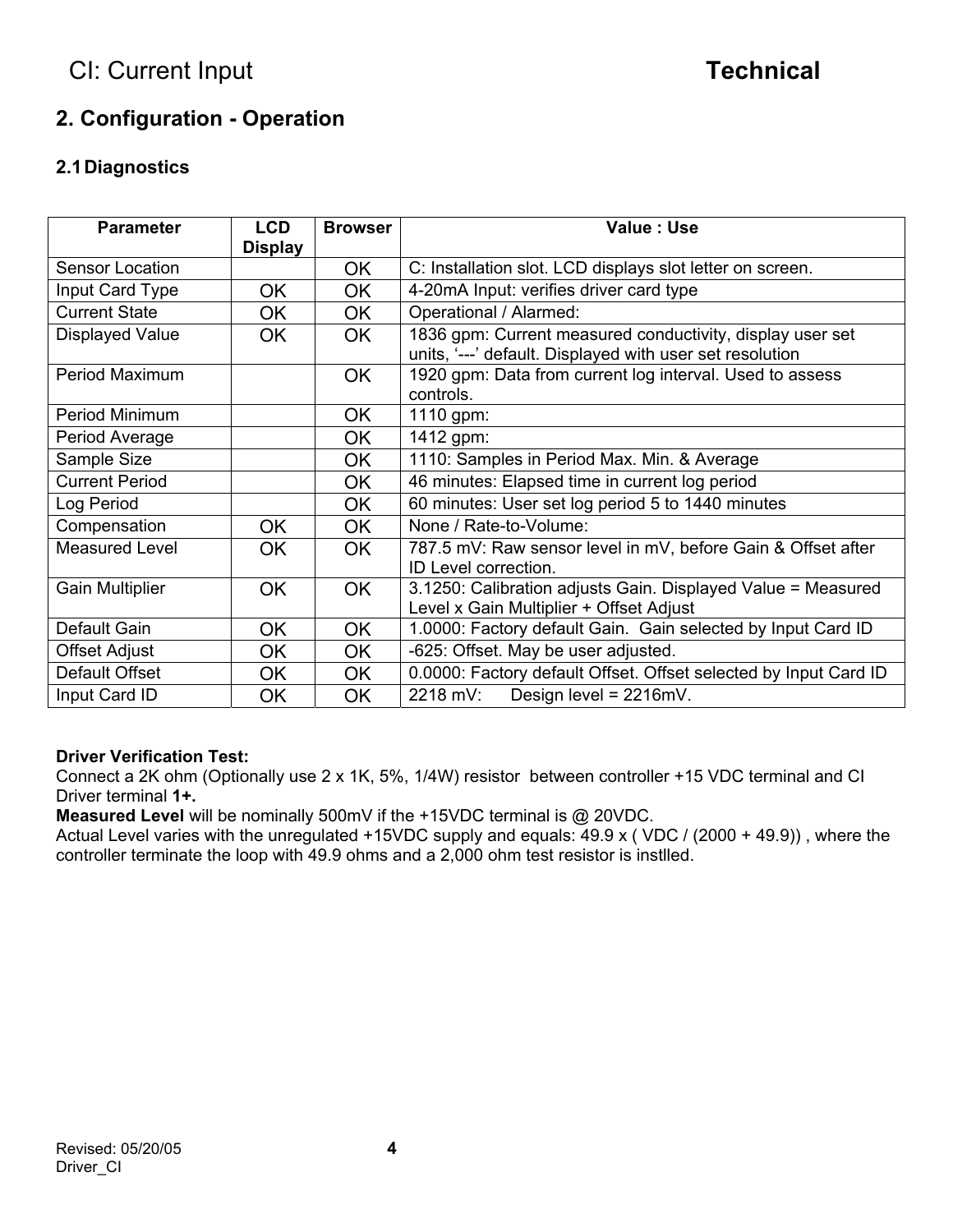## **2.2 Calibration**

Current loops require two point calibration to convert the measured current into end user units.

The current loop may be calibrated using either the Keypad or the Browser, by either calculating the Offset & Gain or driving the current loop between two values.

#### **Two Point Calibration.**

- 1. Configure the device or sensor controlling the current loop to operate at 4mA.
- 2. Select Sensors / Calibrate and @ 'Enter first value' key the 4mA level in site units. For example if your current loop was spanned 0-2500GPM = 4-20mA, you would key 0 & Enter
- 3. Configure the device or sensor controlling the current loop to operate at 20mA.
- 4. Key the 20mA level @ the 'Enter second Value' prompt. In our example you would key 2500 & Enter
- 5. The controller will then calculate the Offset & Gain required to convert the measured current to user units. In our 0-2500GPM example Gain = 3.125 & Offset = 625.

Any two loop currents may be used to calibrate. The previous 4mA & 20mA example is the optimum. Accuracy improves as the difference between the two calibration currents increase.

#### **Calculating Offset & Gain**

- 1. The input Offset Adjust and Gain Multiplier may be manually set using Sensors / Configuration.
- 2. This method to convert a measured current to a user value may be used if it's not easy to drive the current loop between 4 & 20 mA.

At 4mA the 50ohm loop terminating resistor measures 200mV ( 50 x 0.004). At 20mA the 50ohm loop terminating resistor measures 1000mV ( 50 x 0.020). As the current loop varies from 4-20mA, the controller measures a mV change from 200 to 1000; an 800mV change.

If the site 4mA\_Level & 20mA\_Level are known. Gain Multiplier = ( 20mA\_Level – 4mA\_Level ) / 800 Offset Adjust  $= -200 \times$  Gain Multiplier Example:  $4mA$  Level = 0 GPM & 20mA Level = 2500 GPM Gain Multiplier = 2500 /800 = 3.125 Offset Adjust  $= -200 \times 3.125 = 625$ 

Check: At 4mA we'll measure 200mV and display  $200 \times 3.125 - 625 = 0$  GPM At 20mA we'll measure 1000mV and display 1000 x  $3.125 - 625 = 2500$  GPM